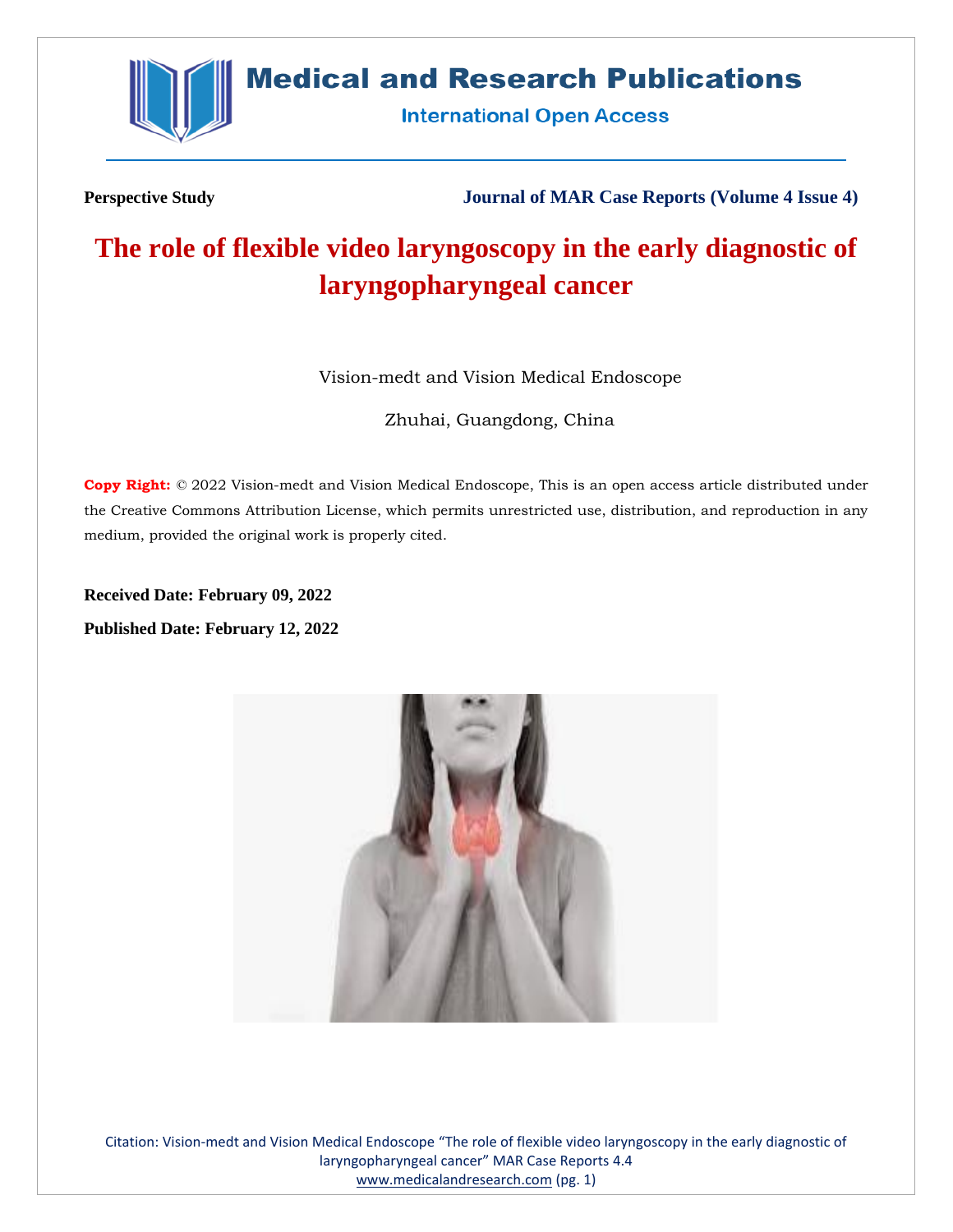#### **How common is laryngeal cancer?**



The American Cancer Society's most recent estimates for laryngeal cancer in the United States for 2021 are:

About 12,620 new cases of laryngeal cancer (9,940 in men and 2,680 in women) About 3,770 people (3,020 men and 750 women) will die from laryngeal cancer



About 60% of laryngeal cancers start in the glottis (the area containing the vocal cords), while about 35% develop in the supraglottic area (above the vocal cords). The rest develop in either the subglottis (below the vocal cords) or overlap more than one area so that it is hard to tell where they started.

Most people diagnosed with laryngeal cancer are 55 or older; a very small number of people diagnosed are younger than 55. The average age of people diagnosed with laryngeal cancer is about 66.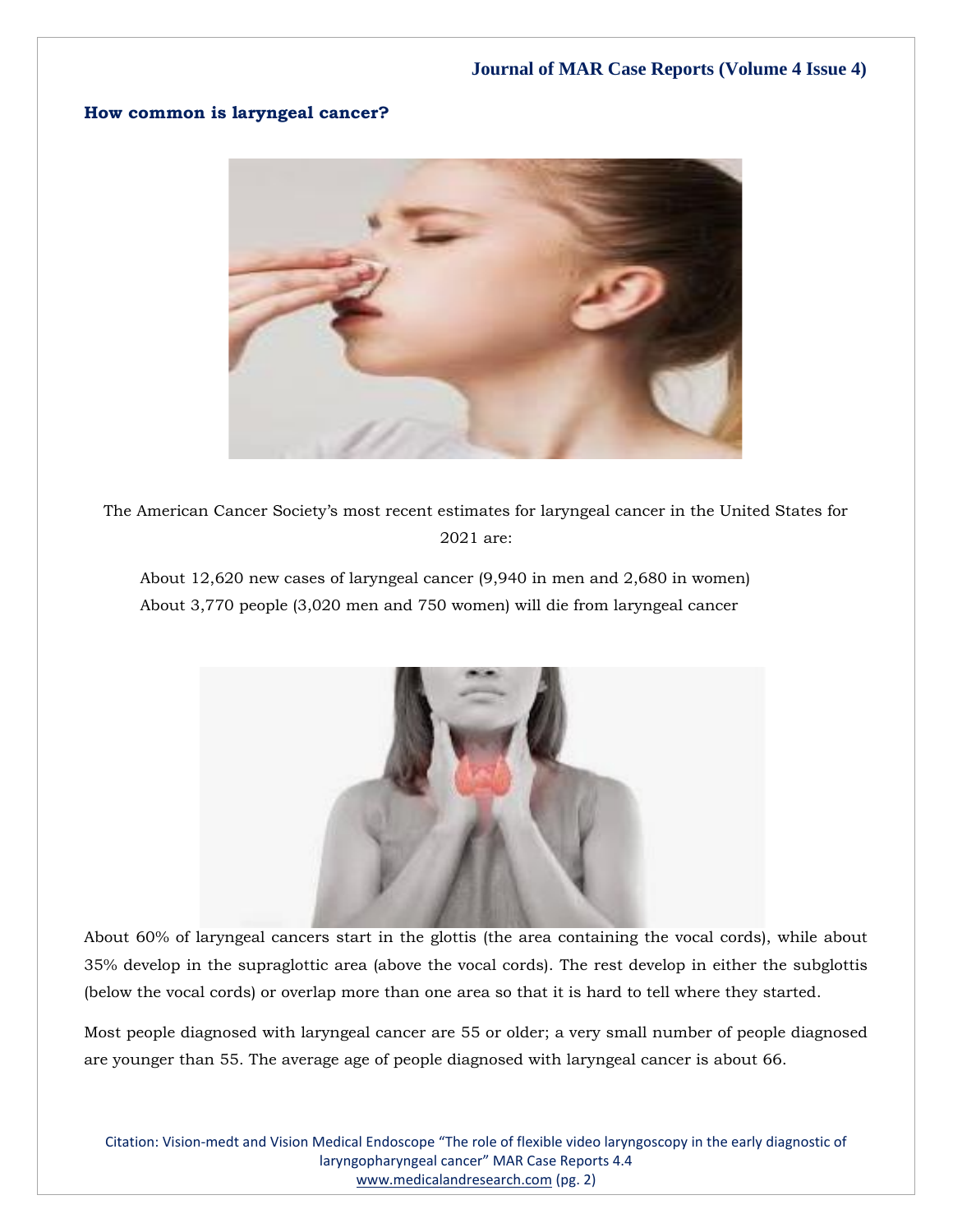#### **Journal of MAR Case Reports (Volume 4 Issue 4)**

Black men are more likely to develop laryngeal cancer than White men and are more likely to die from it. It is also much more common in men than women.

The rate of new cases of laryngeal cancer is falling by about 2% to 3% a year, most likely because fewer people are smoking.

#### **Early Detection, Diagnosis, and Staging**

Finding cancer early often allows for more successful treatment options. Some early cancers may have signs and symptoms that can be noticed, but that's not always the case.

Early malignancy and precancerous lesions of the nasopharynx are characterized by superficial lesions, which are often difficult to detect by imaging examination (CT and MRI), and flexible video endoscopy is the most effective means of detecting early malignant lesions.

Early malignant tumors have a good treatment effect, and advanced malignant tumors of the throat not only have a poor prognosis, but also often lead to loss of swallowing and vocal function, which seriously affects the quality of life of patients.



(an office-based transnasal endoscopic steroid injection (TESI) procedure with FEPS technique,using a digital operative videoendoscope by Zhuhai Vision Medical Technology )

Citation: Vision-medt and Vision Medical Endoscope "The role of flexible video laryngoscopy in the early diagnostic of laryngopharyngeal cancer" MAR Case Reports 4.4 [www.medicalandresearch.com](http://www.medicalandresearch.com/) (pg. 3)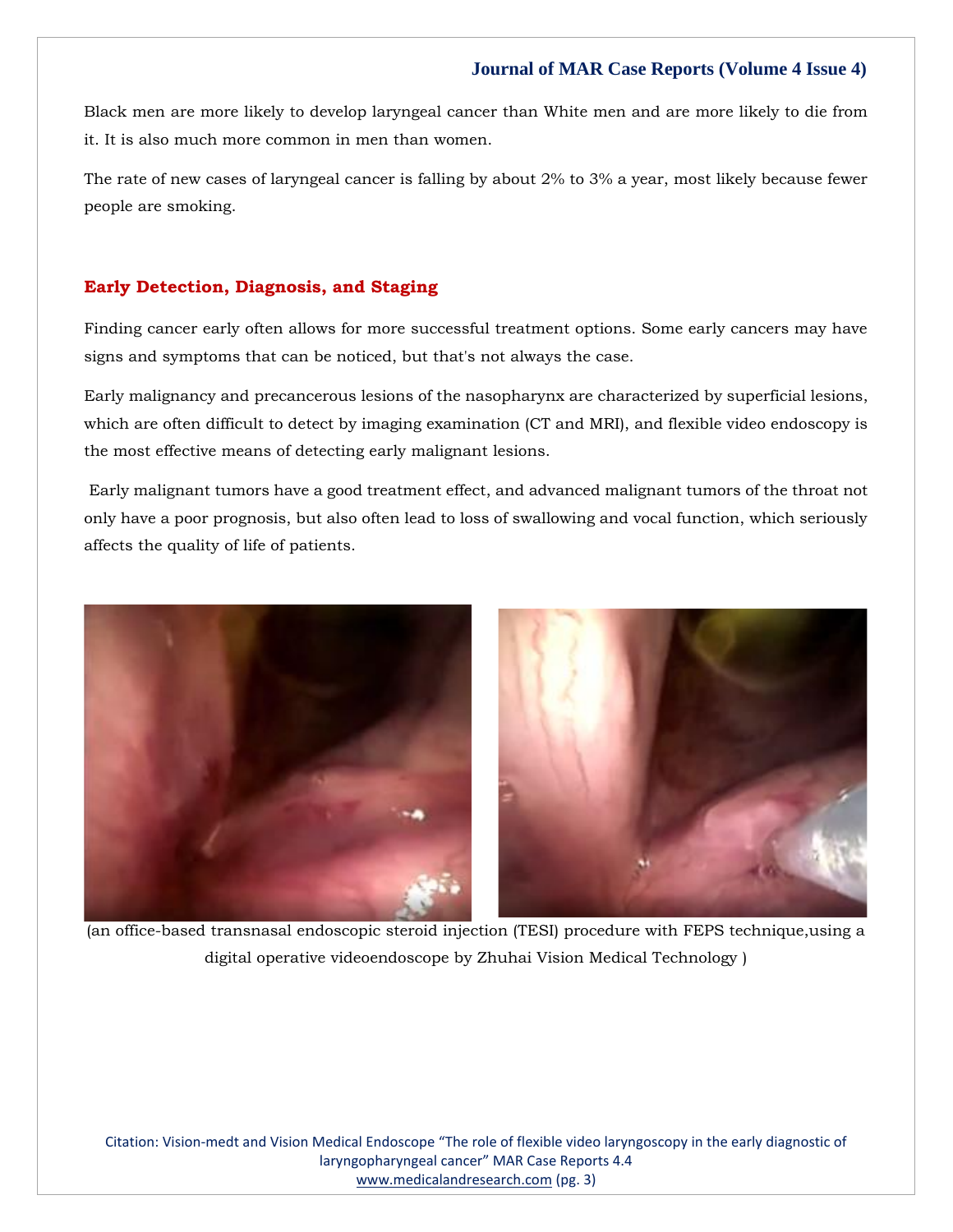### **Journal of MAR Case Reports (Volume 4 Issue 4)**



Therefore, it is very important to pay attention to the quality and fineness of nasopharyngoscopy to help us find some early nasopharyngeal malignancies.

Office-based biopsy under local anesthesia using flexible digital video laryngoscopy is safe, cost-effective, and successful in providing a histopathological diagnosis. It reduces the diagnostic workup time significantly in patients with laryngeal, oropharyngeal, and hypopharyngeal cancer, while also reducing the necessity to subsequently perform a rigid laryngopharyngoscopy under general anesthesia.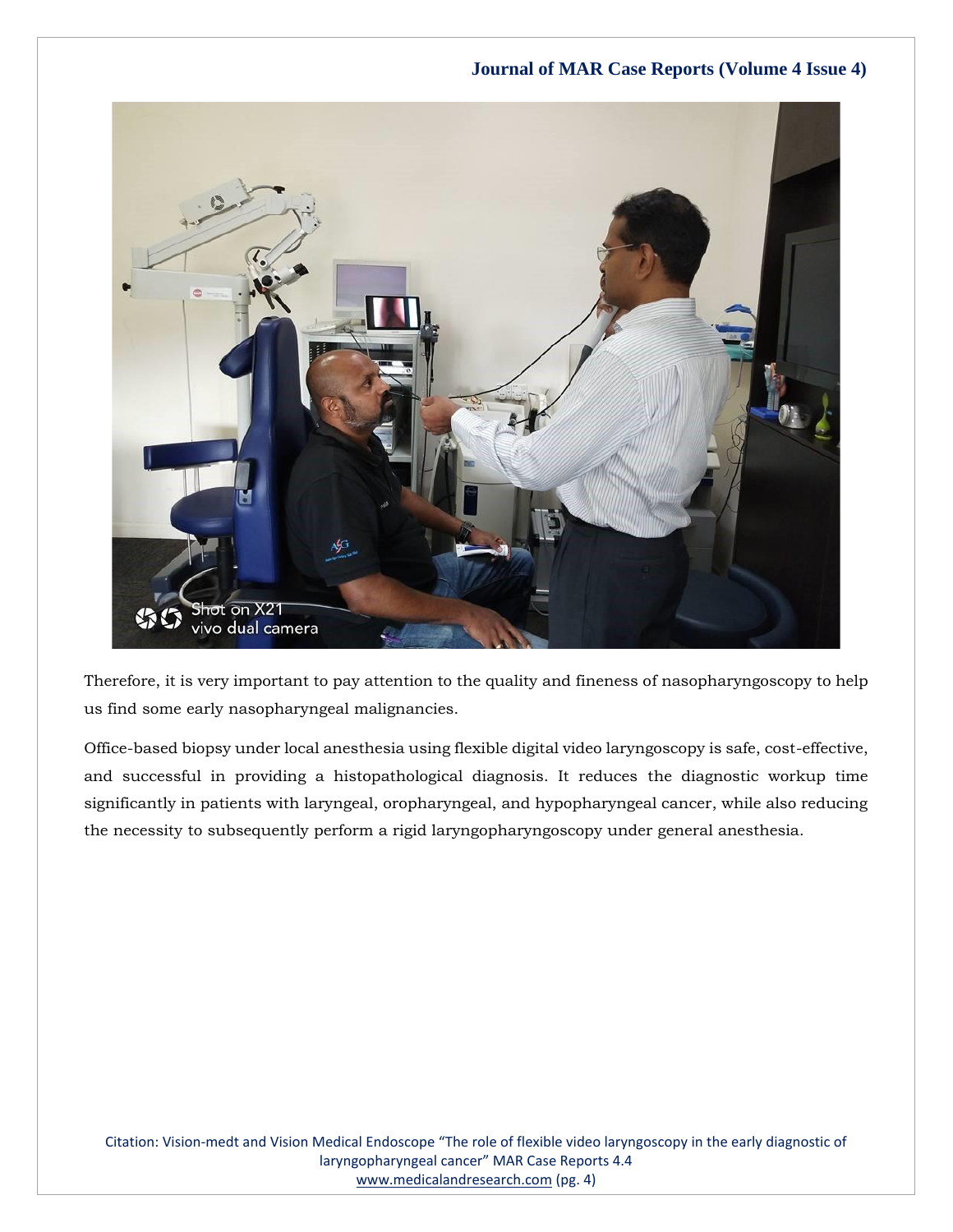**Vision Medical EF series: provides a range of equipment to treat each and every patient in the most optimal way, in order to alleviate the patient's pain**



**with Ultra Slim outer diameter (2.0mm) and Excellent image quality**



Citation: Vision-medt and Vision Medical Endoscope "The role of flexible video laryngoscopy in the early diagnostic of laryngopharyngeal cancer" MAR Case Reports 4.4 [www.medicalandresearch.com](http://www.medicalandresearch.com/) (pg. 5)